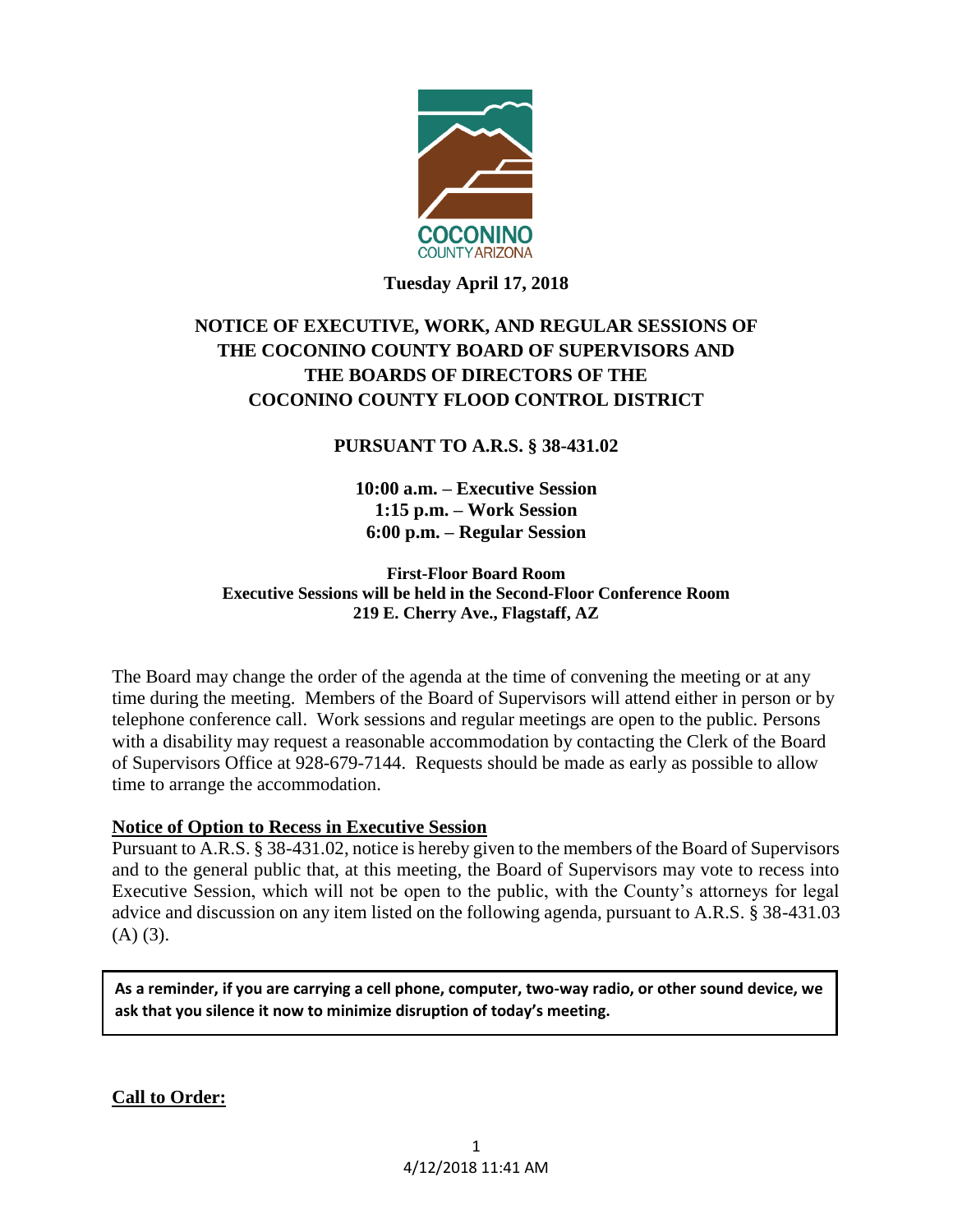# **Executive Session:**

1. Discussion and consultation with attorney regarding contract negotiations and to receive legal advice pursuant to ARS 38-431.03(A)(3) & (4). **Flood Control**

# *The Board will resolve as the Board of Supervisors*

# **Break**

# **1:15 p.m. Work Session**

- 2. Presentation and discussion regarding the update of the Public Works Department Sheep Hill Conceptual Master Plan development process. **Public Works**
- 3. Presentation and discussion regarding the Zoning Ordinance update to the RS, RM, RMH and MHP Zones. **Community Development**
- 4. Roundtable: To be discussed. Pursuant to A.R.S. § 38-431.02(H), these matters will not be acted upon.

Reports from Supervisors; updates on new projects, district budgets, requests for services and initiatives, updates from County staff.

- o District 4 Supervisor Jim Parks
- o District 2 Supervisor Elizabeth Archuleta
- o District 5 Supervisor Lena Fowler
- o District 1 Supervisor Art Babbott
- o District 3 Supervisor Matt Ryan
- Planning Calendar for April 24, 2018 and May 1, 2018 at 11:30 a.m.
	- o Budget Hearings April 30, May 1, May 2, May 3 until noon, May 7, May 8, and Wednesday May 9 – reserved for discussion.
- Update regarding Local, State and Federal Issues
- County Manager's Report
- Chair's Report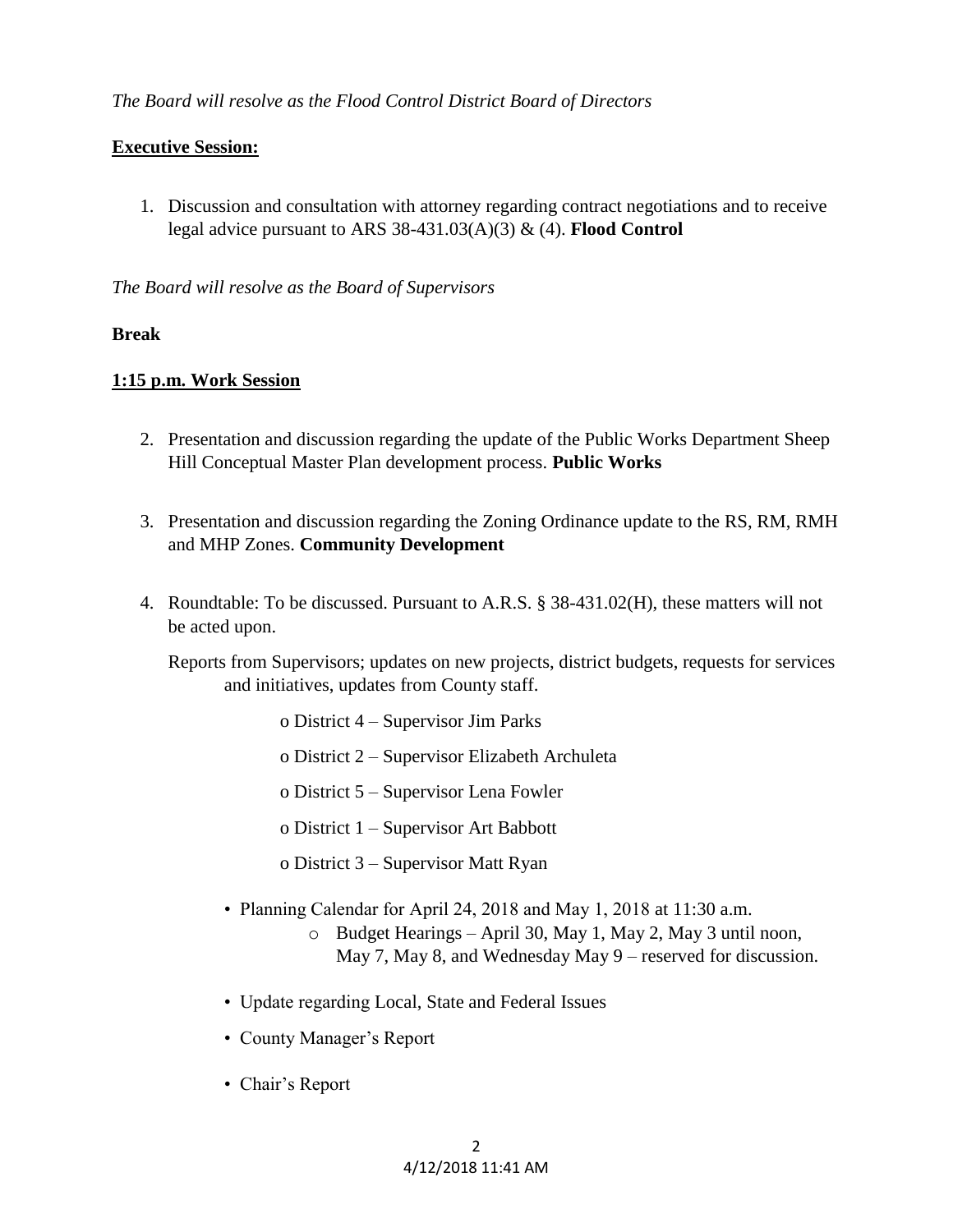### **Regular Session – 6:00 p.m.**

#### **First-Floor Board Room Executive Sessions will be held in the Second-Floor Conference Room 219 E. Cherry Ave., Flagstaff, AZ**

The Board may change the order of the agenda at the time of convening the meeting or at any time during the meeting. Members of the Board of Supervisors will attend either in person or by telephone conference call. Work sessions and regular meetings are open to the public. Persons with a disability may request a reasonable accommodation by contacting the Clerk of the Board of Supervisors Office at 928-679-7144. Requests should be made as early as possible to allow time to arrange the accommodation.

### **Notice of Option to Recess in Executive Session**

Pursuant to A.R.S. § 38-431.02, notice is hereby given to the members of the Board of Supervisors and to the general public that, at this meeting, the Board of Supervisors may vote to recess into Executive Session, which will not be open to the public, with the County's attorneys for legal advice and discussion on any item listed on the following agenda, pursuant to A.R.S. § 38-431.03  $(A)$   $(3)$ .

### **Call to the Public for items not on the Agenda**

After the pledge of allegiance, the Chairman will call on members of the public to speak on any item or area of concern not listed on the agenda. Items presented during the Call to the Public portion of the Agenda cannot be acted on by the Board of Supervisors. Individual Supervisors may ask questions of the public, but are prohibited by the Open Meeting law from discussing or considering the item among themselves until the item is officially placed on the Agenda. Individuals are limited in their presentations.

#### **Consent Agenda**

All matters under Consent Agenda are considered by the Board of Supervisors to be routine and will be enacted by a single motion. If discussion is desired on any consent item that item will be removed from the consent agenda and will be considered separately.

**As a reminder, if you are carrying a cell phone, computer, two-way radio, or other sound device, we ask that you silence it now to minimize disruption of today's meeting.**

**Call to Order:** 

**Pledge of Allegiance:**

**Call to the Public: ences of the system of the system of the system of the system of the system of the system of the system of the system of the system of the system of the system of the system of the system of the syst**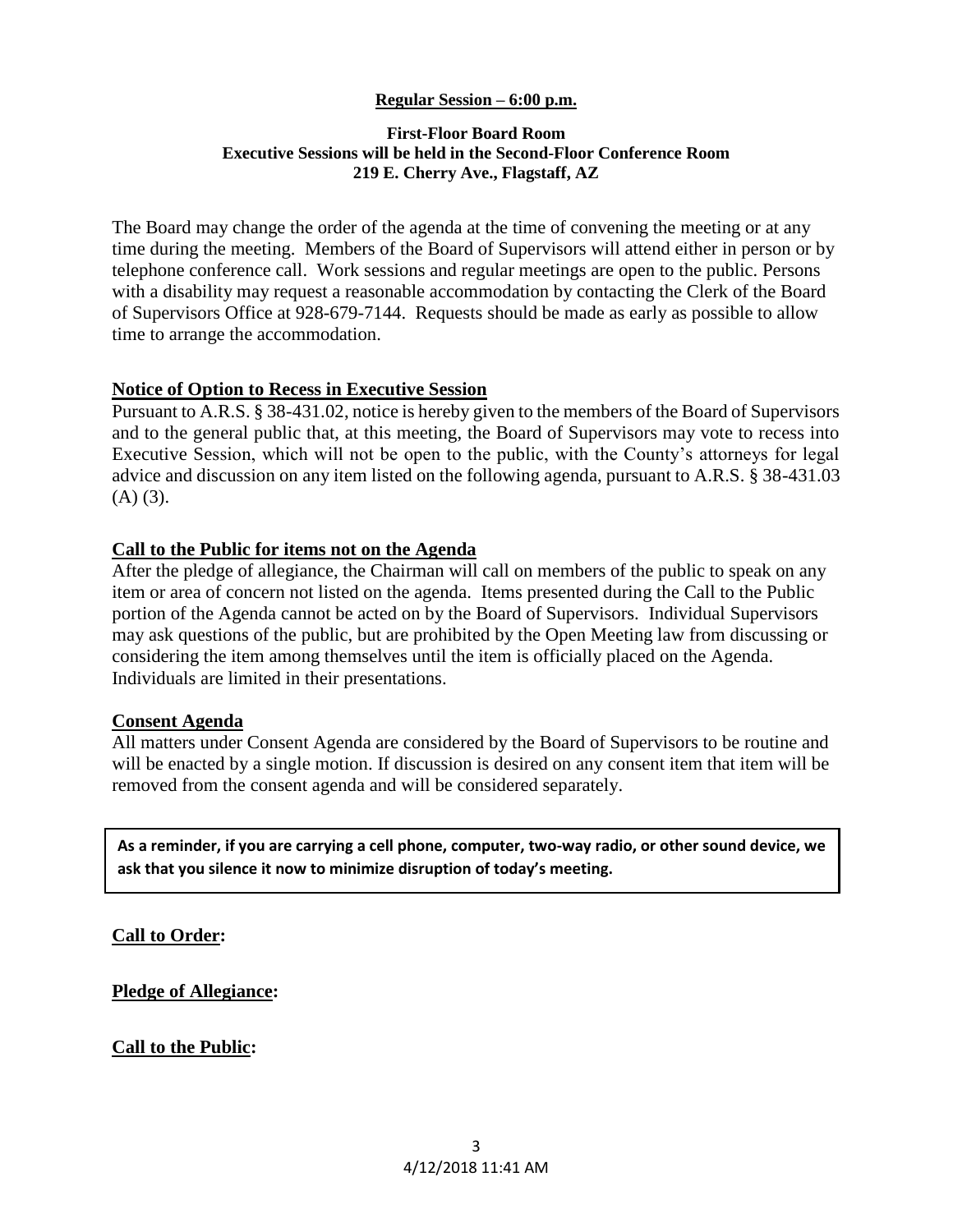# **Brief Presentation:**

5. Brief Presentation by Nathaniel Begay from the Navajo Nation Shopping Center regarding an update on the 70 acres of fee land at Twin Arrows. **Board of Supervisors**

# **Proclamation:**

6. Proclamation designating May 2018 as National Community Action Month in Coconino County. **Community Services**

# **Board of Supervisors Consent Agenda:**

- 7. Approve the minutes from the Board of Supervisors' meetings conducted March 27, 2018, March 31, 2018 and April 3, 2018. **Board of Supervisors**
- 8. Ratify and/or approve all warrants, electronic fund transfers, and other payments as listed on the agenda. An itemized list of the below-numbered claims is filed in the official records of the Coconino County Board of Supervisors.

| <b>Run Date</b> | <b>Warrant Numbers</b> | <b>Computer Register Totals</b> |
|-----------------|------------------------|---------------------------------|
| 3/29/18         | $91806328 - 91806487$  | \$235,552.36                    |
| 3/29/18         | EFT $2362 - 2432$      | \$190,391.33                    |
| 04/05/18        | $91806488 - 91806636$  | \$391,506.40                    |
| 04/05/18        | EFT $2433 - 2504$      | \$122,129.14                    |

- 9. Approve Resolution 2018-13, authorizing the FY 2018 State Mid-Year Funding Modifications to increase revenue by \$206,033 for salaries, and employee related expenses and to move operation funding in the amount of \$10,605 to funding for salaries, and employee related expenses, and approve the corresponding budget adjustment. **Adult Probation**
- 10. Approve Community Initiative funds from District 5 in the amount of \$1,000 for the Amazing Earthfest event to support program development, advertising, and performance fees. **Board of Supervisors**
- 11. Approve Community Initiative funds from District 3 in the amount of \$250 for Williams Alliance for Arts to support free art programs in the Williams schools and community. **Board of Supervisors**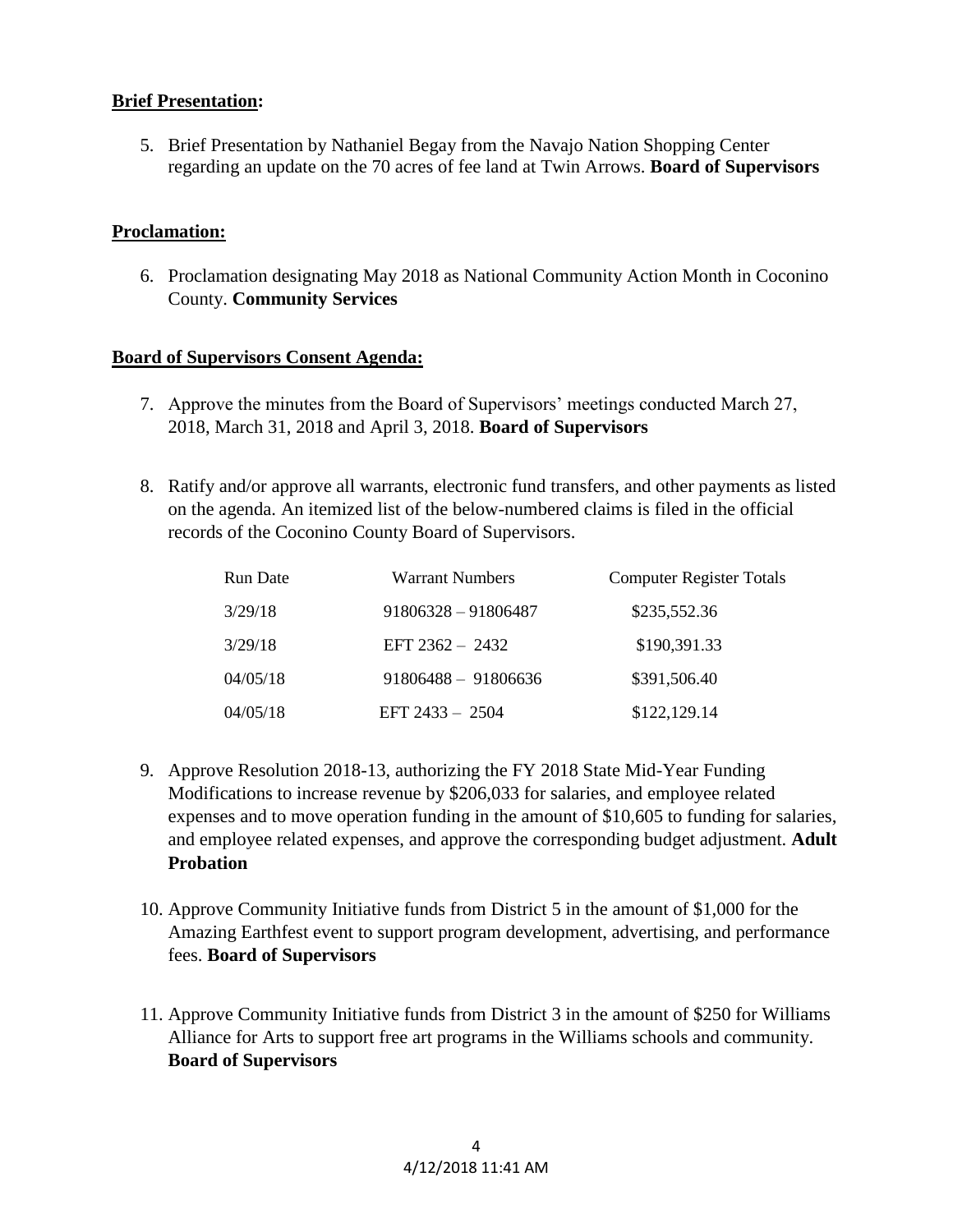- 12. Approve \$3,000 of Community Initiative Funds from District 3 to United Way of Northern Arizona for Williams KinderCamp. **Board of Supervisors**
- 13. Approve a budget adjustment from District 1 Community Initiatives funds to District 1 Operations funds in the amount of \$3,639.73 for a wildfire public education mailing. **Board of Supervisors**
- 14. Approve \$10,000 from District 5 Environmental Project Fund Balance to Glen Canyon Natural History Association to hire youth crew to restore Horseshoe Bend trail to its native state upon completion of new accessible trail to the Horseshoe Bend Overlook. **Board of Supervisors**
- 15. Appoint Marisa Scionti, Precinct 24; Vickey Finger, Precinct 24; James Hasapis, Precinct 26; Chloe Donaldson, Precinct 59; Michael Wolcott, Precinct 59; Karen Rogal, Precinct 66; Millicent (Millit) Gray, Precinct 79; Mikkel Jordahl, Precinct 82; and Marci Persky, Precinct 98 as Precinct Committeepersons, each for a term to expire on October 1, 2018 and as requested by the Coconino County Democratic Party, to fill vacancies created from a lack of candidates during the 2016 election, and resignations by Garry Taylor and Susan Taylor in Precinct 24 and David Davis in Precinct 82; and the death of Dennis Jones in Precinct 79. **Board of Supervisors**
- 16. Approve the appointment of Laurel Matsuda and Khara House to the Coconino County African American Advisory Council each for a six-year term to expire April 17, 2024. **Board of Supervisors**
- 17. Approve Resolution 2018 -07, to continue covering volunteer workers of Coconino County with workers' compensation insurance and thereby limit County liability while supporting growth of volunteer programs which benefit both the County and participating volunteers, and to continue salary equivalents pursuant to A.R.S. § 23-901 (g) and, 23- 901.06 for purposes of computing workers' compensation insurance premiums, and benefits for volunteers injured while volunteering for Coconino County. **Human Resources**
- 18. Approve the benefit plan renewals and changes for FY19: Medical Benefits with Blue Cross Blue Shield of Arizona (BCBS of AZ) with price increase of 9.5% for each of the three plans (Base, Buy-Up, and High Deductible); Pharmacy Benefits with CVS Caremark; Dental Benefits with Delta Dental of Arizona; Vision Benefits with VSP; Flexible Spending Accounts and Health Savings Accounts with Health Equity; Life/Accidental Death and Dismemberment Insurance with Minnesota Life with a correction of the rate for basic life to \$6.80 per month which was effective 07/01/2015; COBRA administration by Discovery Benefits; and Wellness Incentive Plan changes from a three-tier incentive to a two-tier incentive. **Human Resources**